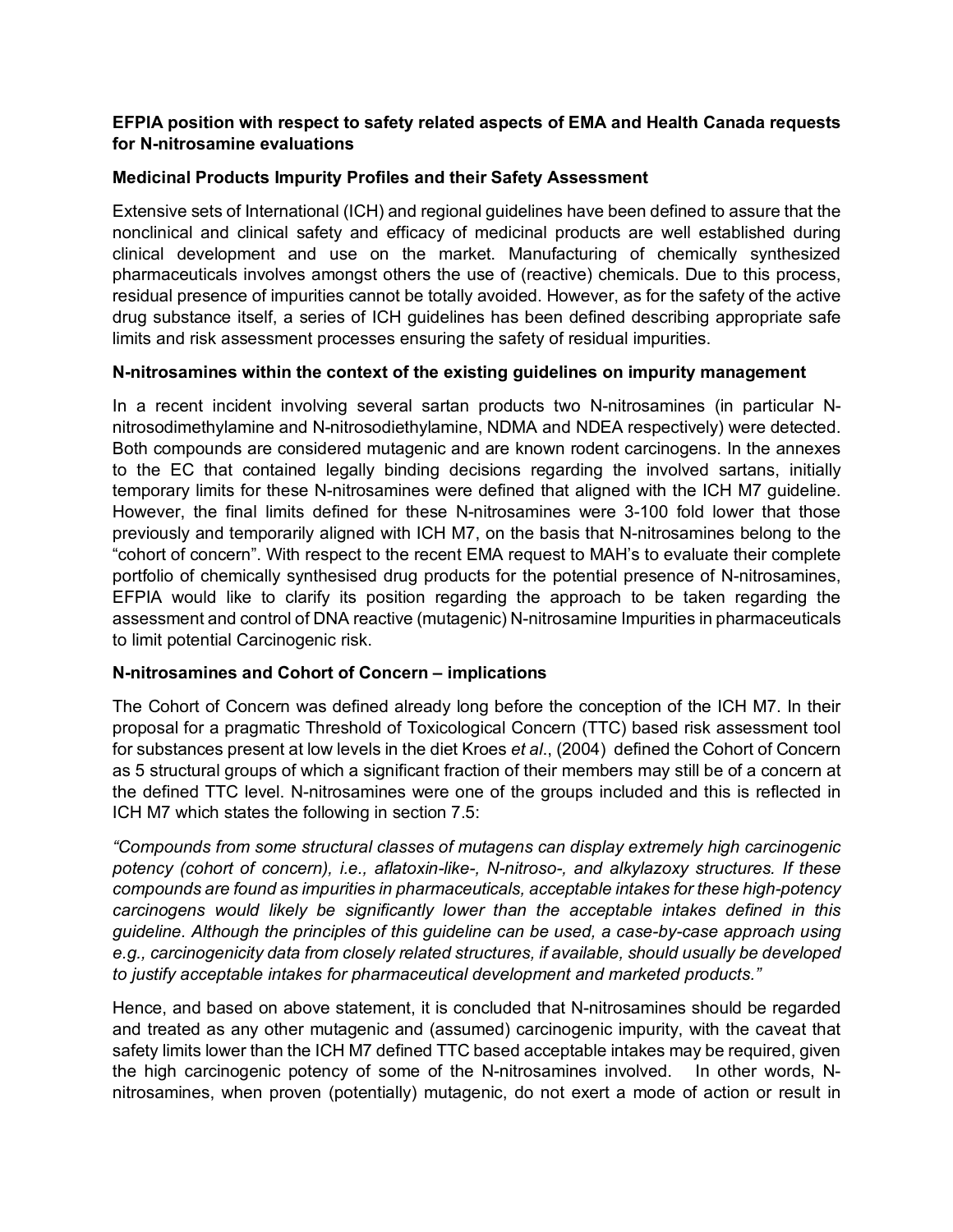another endpoint (carcinogenicity) that warrant a stricter approach as compared other potentially mutagenic substances. As mentioned before, given that some of the members of the Nnitrosamine group have been shown to be very potent rodent carcinogens they may require control to compound-specific Acceptable Intakes which are lower than the generic ICH M7 TTC of 1.5 mcg/day for lifetime exposures.

Based on the above concepts, EFPIA considers that the following principles (which are aligned with ICH M7 guideline) are applicable regarding the assessment and control of DNA reactive (mutagenic) N-nitrosamines impurities in pharmaceuticals to limit potential carcinogenic risk.

- 1. The principles in ICH M7 regarding Impurities Classification with Respect to Mutagenic and Carcinogenic Potential and Resulting Control Actions are applicable in the specific case of Nnitrosamines (see Section 6 of the ICH M7 guideline).
- 2. The focus of the assessments should be on DNA reactive N-nitrosamines that are positive in the bacterial reverse mutation assay (see Note 2 of the ICH M7 guideline). The bacterial reverse mutation assay is recognized to be an appropriate test for the detection of Nnitrosamines (OECD 471, ICH S2R). The sponsor should ensure that the bacterial reverse mutation assay is appropriately designed for the detection of the potential mutagenicity of an N-nitrosamine compound (i.e. standard bacterial strains with a consideration of appropriate test vehicle, pre-incubation protocols and appropriate metabolic activation as per OECD 471).
- 3. In the case of an identified DNA reactive N-nitrosamine *with* robust rodent carcinogenicity data, safety limits based on the compound-specific Acceptable Intake will be used to define an acceptable limit in final drug product. This could include derivation of an Acceptable Intake based on a conservative linear extrapolation from the TD50 from the CPDB database or if the data is available the BMDL<sub>10</sub> modelling approach (see Note 4 of the ICH M7 guideline). Both modelling approaches can provide acceptable intakes for mutagenic carcinogenic Nnitrosamines e.g. the acceptable intake for NDMA via linear extrapolation from the TD50 for a 50 kg person is 96 ng/day whereas the Acceptable Intake for NDMA via the BMDL $_{10}$ modelling approach (which is considered to represent a more wholistic estimate of risk as it addresses uncertainties in the predicted Acceptable Intakes) is 145 - 215 ng/day [EMA/217823/2019]. It is the responsibility of the MAH to justify the modelling approach and the robustness of the available carcinogenicity data when deriving an Acceptable Intake for a specific N-nitrosamine.
- 4. In the case of an identified DNA reactive N-nitrosamine *without* robust rodent carcinogenicity data, safety limits based on compound-specific Acceptable Intakes derived from carcinogenicity data on closely related structures should be used (e.g. class-related limits for N-nitrosopiperidines, N-nitrosopiperazines and N-nitrosomorpholines to define an acceptable limit in final drug product - see section 7.5 of the ICH M7 guideline).
- 5. In the case of an identified DNA reactive N-nitrosamine where compound-specific Acceptable Intakes cannot be derived by these approaches, safety limits based on a conservative lifetime Acceptable Intake for any N-nitrosamine of 44 ng/day could be used to define an interim acceptable limit in final drug product. This conservative interim limit is based on a linear extrapolation from a TD50 value of 0.044 mg/kg/day (the 5th percentile of the distribution of rodent TD50's for the N-nitrosamines in the CPDB database) to a theoretical cancer risk of 10<sup>-5</sup> which is the accepted lifetime risk level used in ICH M7. This Acceptable Intake for any N-nitrosamine of 44 ng/day is based on the principles discussed in Kroes *et al.,* (2004) and is proposed as a pragmatic interim value until a further scientifically rigid assessment of N-